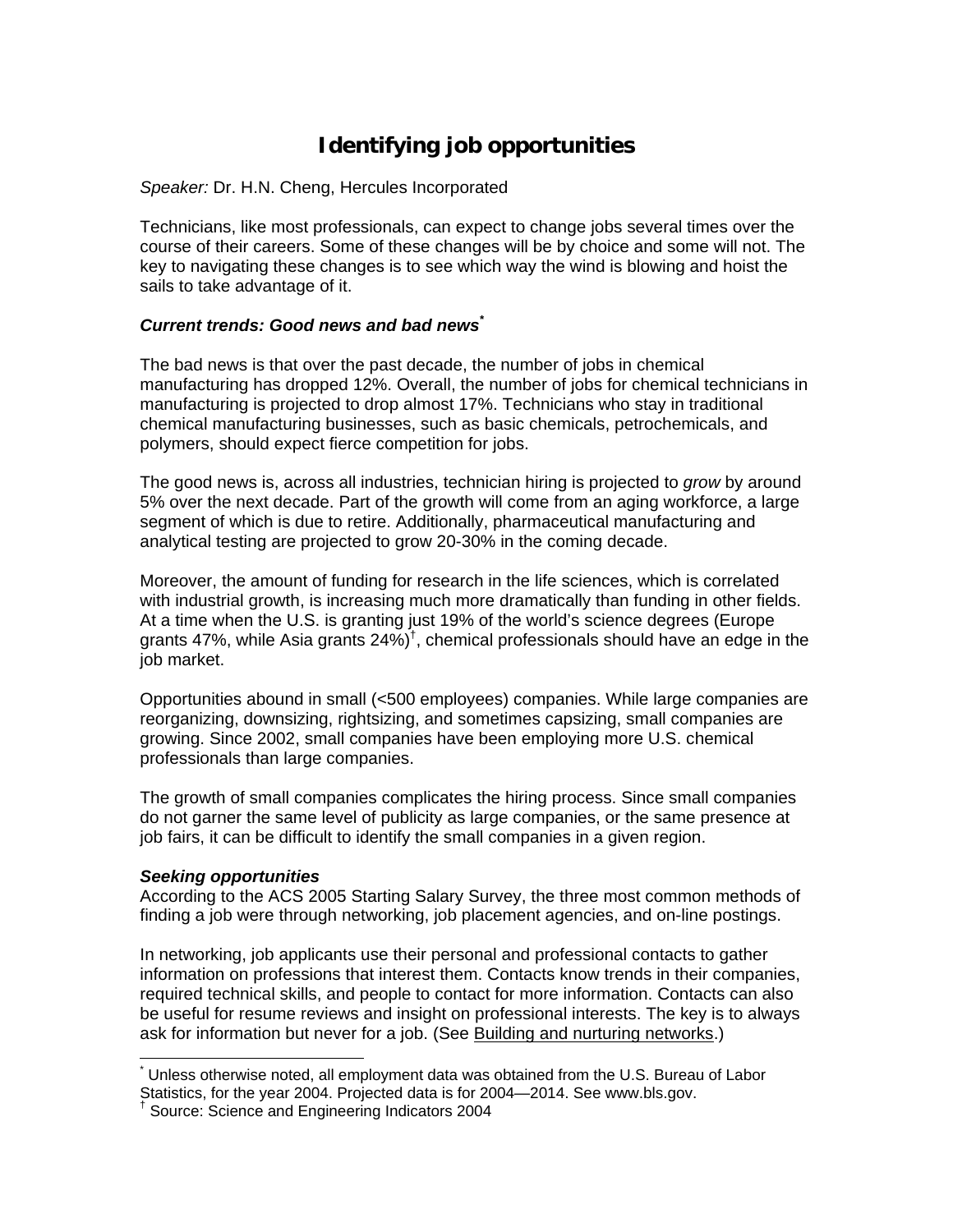Job placement agencies can be particularly useful in finding opportunities for technicians. Some agencies identify candidates for temporary or full-time positions. Other agencies hire the candidates themselves and send them to employers on a contract basis. (See Understanding the hiring process.)

### *CEN-ChemJobs*

In addition to the well-known Monster and CareerBuilder website, chemical professionals can take advantage of CEN-ChemJobs for on-line postings. Free to ACS members, CEN-Chemjobs (www.cen-chemjobs.org), allows users to

- Search job postings
- Apply for jobs
- Read employment articles from Chemical & Engineering News
- Set up a job seeker account with up to 3 resumes and cover letters, customized job alerts, resume posting, and application tracking
- Access ACS Department of Career Management and Development Services

CEN-ChemJobs is also active at ACS National Meetings, where it hosts career development workshops, resume reviews, mock interviews, employment interviews, and career counseling sessions. Workshops include Resume Preparation, Finding Jobs in Small Companies, Career Transitions, and the First Year on the Job.

#### *Career Management and Development*

The ACS Department of Career Management and Development (CMD) works with the Committee on Economic and Professional Affairs to provide chemical professionals with the tools to manage their careers. Their website (www.chemistry.org/careers) offers a wide variety of ACS resources, which are free to all ACS members.

One resource is the career consultant program. The program matches members with consultants in their specialty and geographical area. The consultants provide career advice and insight.

The Online Book Club features monthly reviews of career development books and online discussions. The discussions are held once a month and facilitated by Dorothy Rodmann, an ACS Career Consultant and Workshop Presenter.

CMD has also developed a line of career materials especially for chemists. Topics include resume preparation, interviewing skills, and job-search strategies. "What a Technician Should Consider Before Accepting an Industrial Position" is being added to the line of "What a Chemist Should Consider…" brochures, and other materials are being updated with technician-specific features.

All ACS members have complete access to ACS career resources, regardless of background and position. However, is should be noted that the ACS Salary Comparator (an online tool for predicting salaries in a given area) cannot be used for chemical professionals with an associate's degree. The data used for the Comparator is collected from the annual ACS salary survey, and there have not been enough respondents with associate's degrees for a statistically significant sample.<sup>‡</sup>

<sup>‡</sup> Blake Aronson, ACS Technician Education Associate, has compiled a wide variety of technician salary and employment data. Contact 202-872-6108, b\_aronson@acs.org for more information.